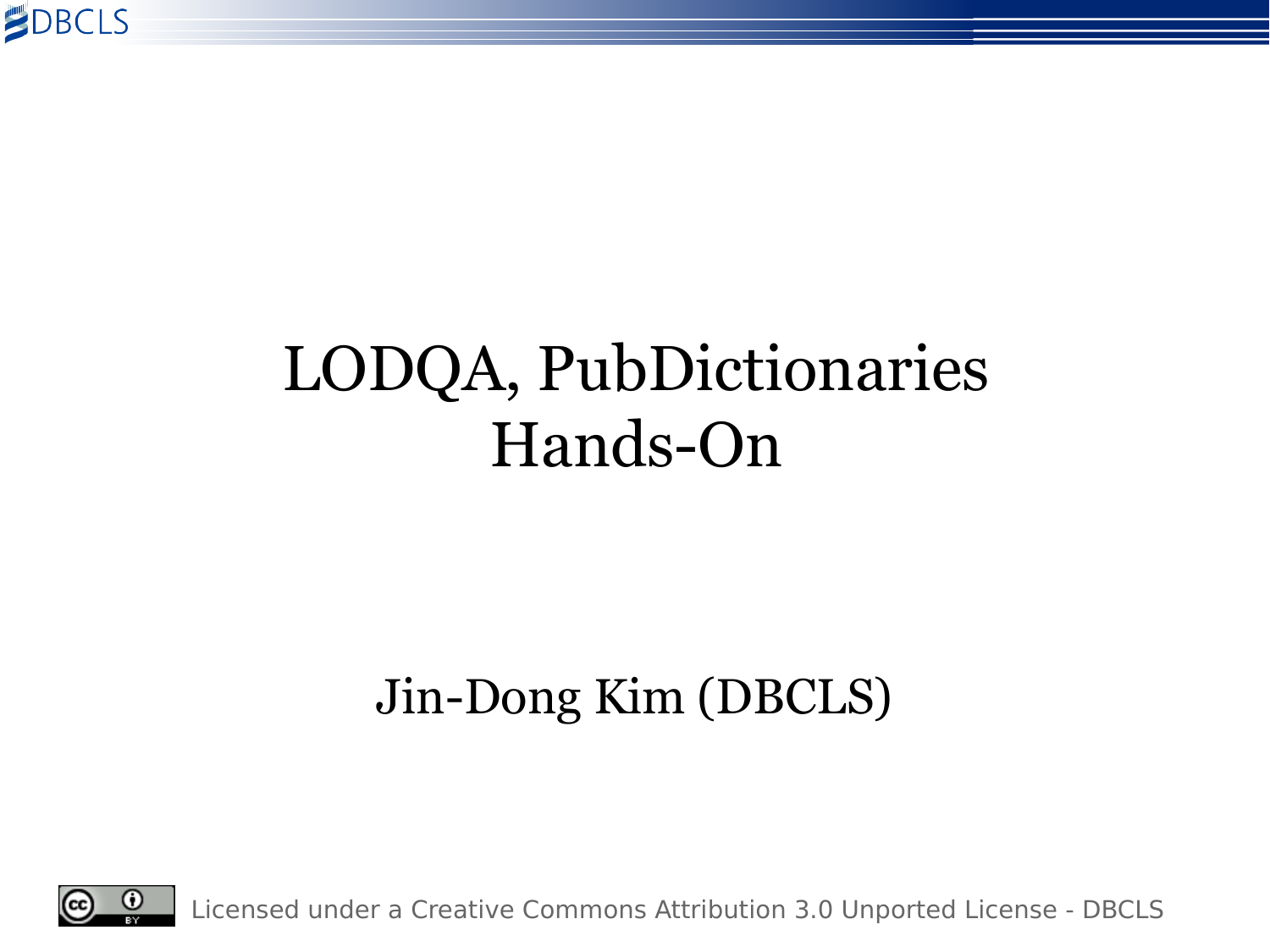

### Agenda

- Demo
	- $\checkmark$  To understand the LODQA configuration
		- ➔ LODQA [\(http://www.lodqa.org](http://www.lodqa.org/))
		- ➔ PubDictionaries ([http://pubdictionaries.org](http://pubdictionaries.org/))
- Exercise
	- $\checkmark$  To make a configuration of LODQA for a SPARQL EP

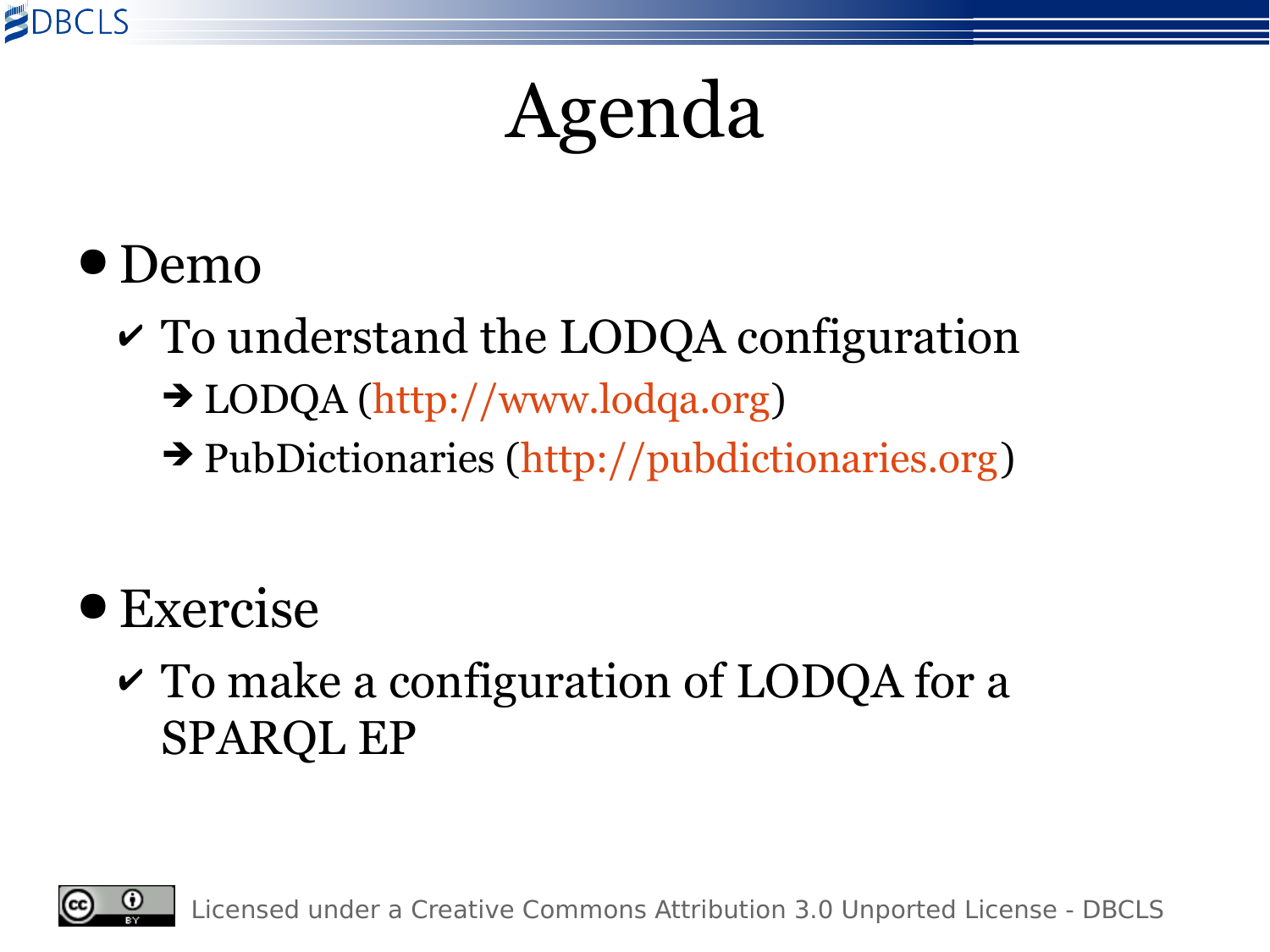### Exercise (Overview)

- With Orphanet in Bio2RDF
	- 1) To get the label, URO mapping
	- 2) To clean it up
	- 3) To upload it on PubDictinaries
	- 4) To write a configuration in JSON while testing with LODQA
	- 5) To put the JSON file somewhere visible from the net, and specify it



**SDBCLS**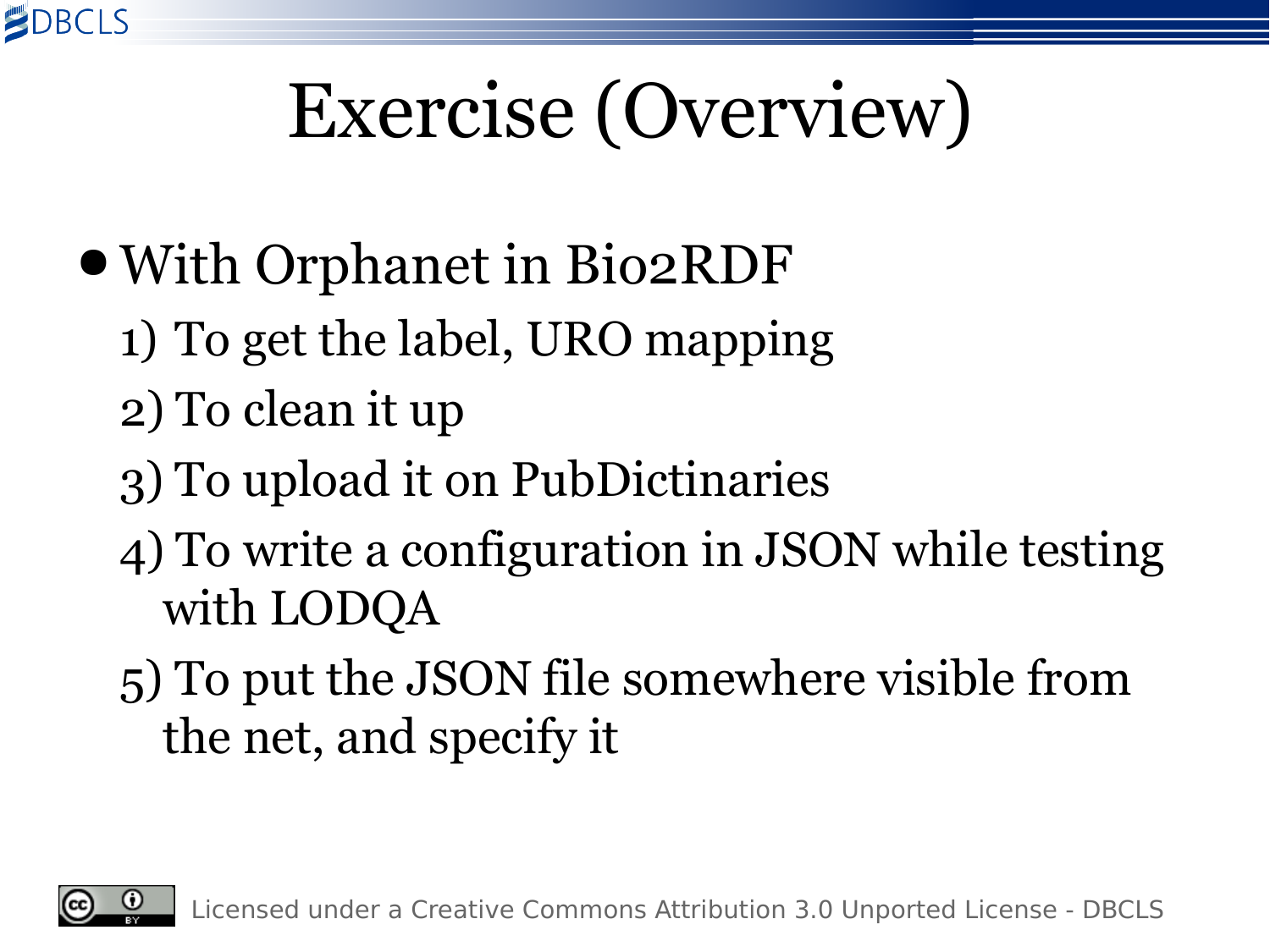

# Exercise (Step 1, 2)

- ●With Orphanet in Bio2RDF [\(http://cu.orphanet.bio2rdf.org/sparql](http://cu.orphanet.bio2rdf.org/sparql))
	- 1) To get the label, URO mapping





#### 2) To clean it up

sed "s/^\"//" sparql.tsv | sed "s/\"\$//" | sed "s/\"\t\"/\t/" | sed "s/\[[^\[]\*]\t/\t/" > orphanet-dic.tsv

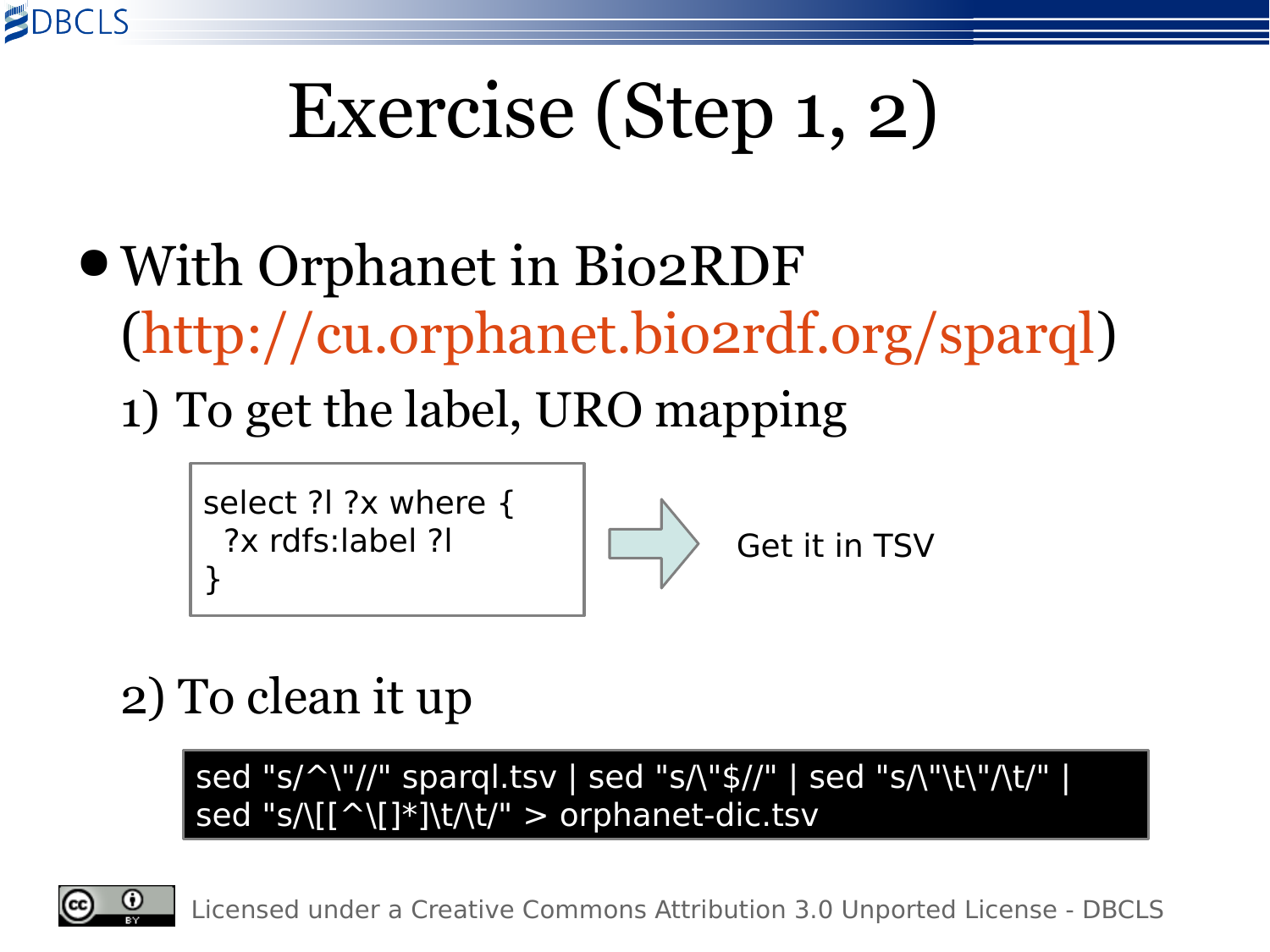

# Exercise (Step 3)

#### 3)To upload it on PubDictionaries [\(http://pubdictionaries.org](http://pubdictionaries.org/))

- a) To sign-up.
- b)To create a dictionary ('orphanet') and upload the TSV file.
- c) To wait for 5 minutes for completion of indexing
- d)To check the exception message and confirm it.
- e) To get the URL of the REST service for "Term to Id" mapping

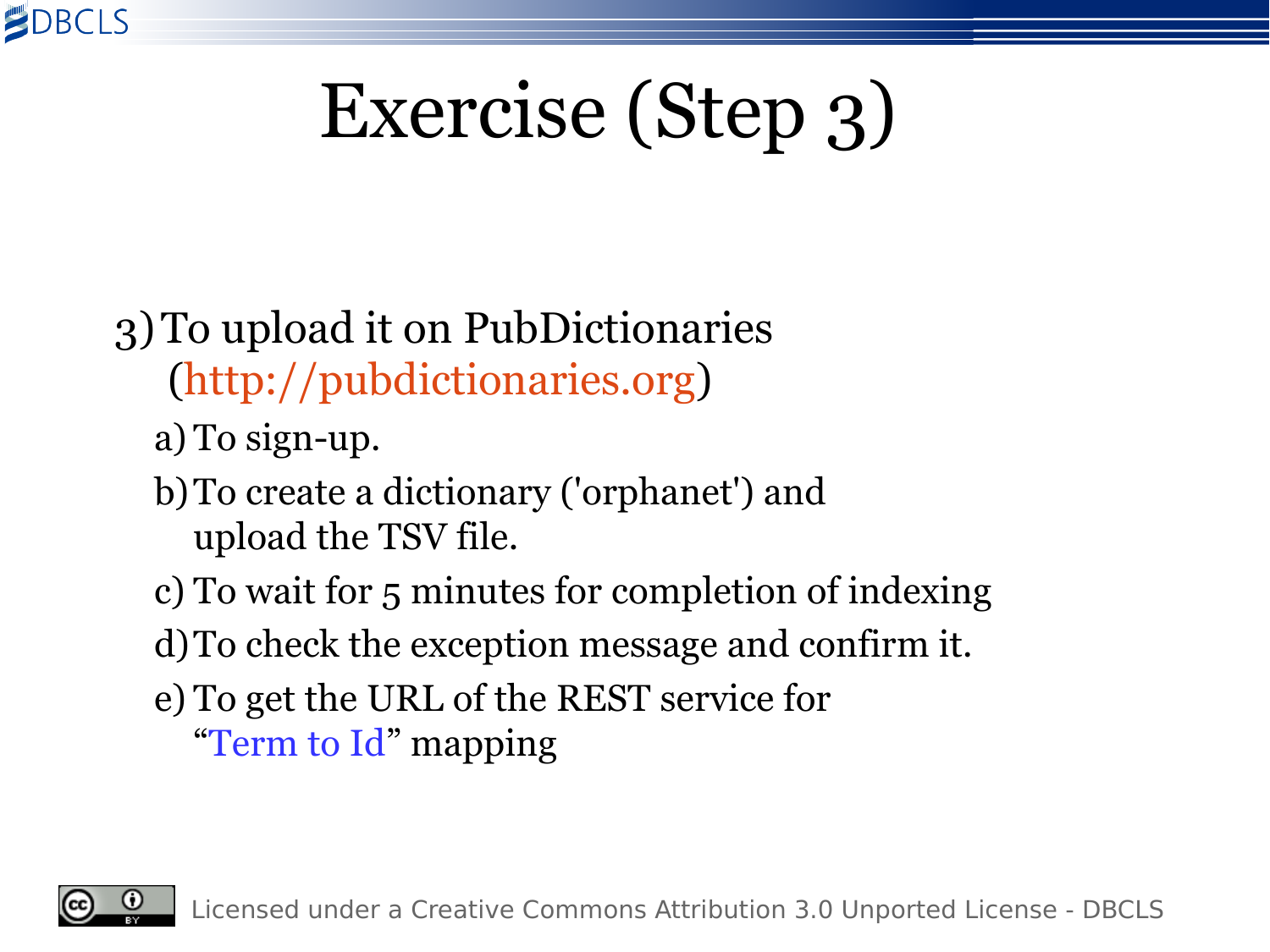

### Exercise (Step 3) - continue

#### ● Test the REST service

curl -H "content-type:application/json" -d '["dental ankylosis", "relapsing polychondritis"]' "http://pubdictionaries.org/mapping/term\_to\_id? dictionaries=orphanet&output format=simple&threshold=  $0.6$ &top $n=0$ "



Licensed under a Creative Commons Attribution 3.0 Unported License - DBCLS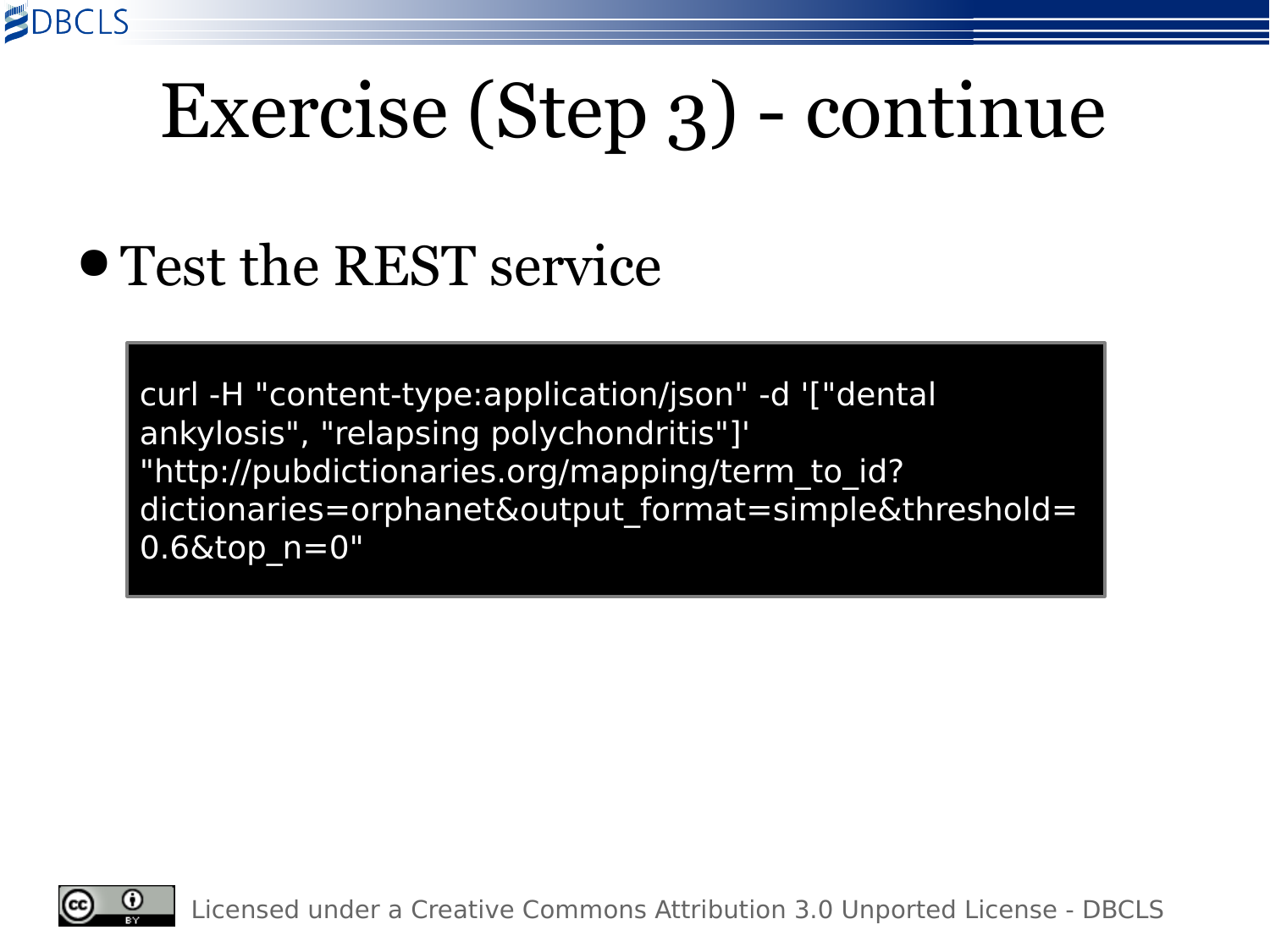

## Exercise (Step 4)

#### 4) To write a configuration in JSON while testing with LODQA

{ { "description":"It targets Orphanet.", "description":"It targets Orphanet.", "parser\_url":"http://bionlp.dbcls.jp/enju", "parser\_url":"http://bionlp.dbcls.jp/enju", "endpoint\_url":"http://cu.orphanet.bio2rdf.org/sparql", "endpoint\_url":"http://cu.orphanet.bio2rdf.org/sparql", "ignore\_predicates":[], "ignore\_predicates":[], "sortal\_predicates":[ "sortal\_predicates":[ "http://www.w3.org/1999/02/22-rdf-syntax-ns#type", "http://www.w3.org/1999/02/22-rdf-syntax-ns#type", "http://www.w3.org/2000/01/rdf-schema#subClassOf" "http://www.w3.org/2000/01/rdf-schema#subClassOf" ], "dictionary\_url":"http://pubdictionaries.org/mapping/...", "dictionary\_url":"http://pubdictionaries.org/mapping/...", "max\_hop":3, "max\_hop":3, } ], }

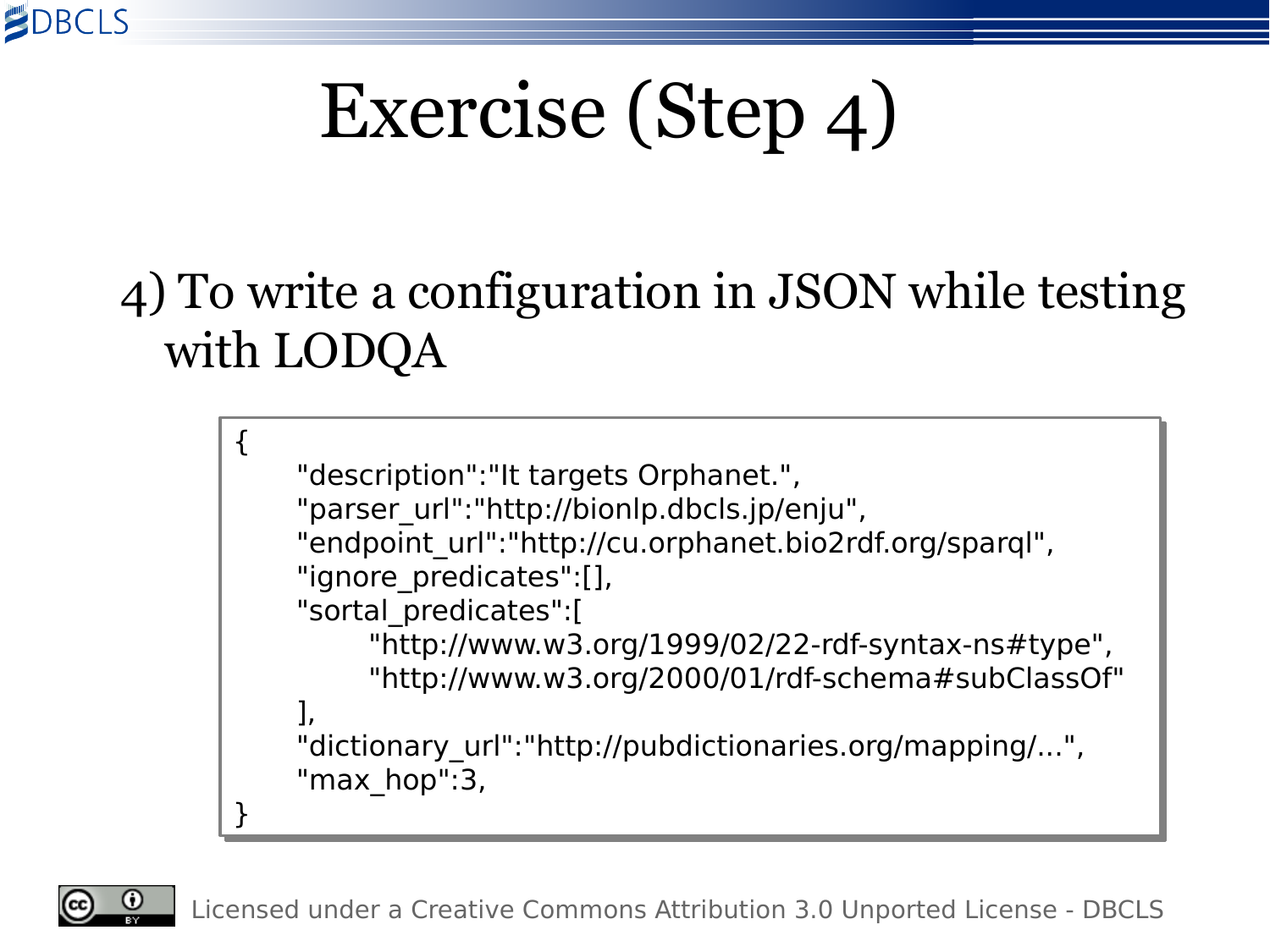

## Exercise (Step 4)

- Configuration example
	- ✔ QALD-Biomed dataset

{ {

}

}

```
"description":"It targets DrugBank, SIDER, and Diseasome.",
"description":"It targets DrugBank, SIDER, and Diseasome.",
"parser_url":"http://bionlp.dbcls.jp/enju",
"parser_url":"http://bionlp.dbcls.jp/enju",
"endpoint_url":"http://rdf.pubannotation.org/sparql",
"endpoint_url":"http://rdf.pubannotation.org/sparql",
"ignore_predicates":[],
"ignore_predicates":[],
"sortal_predicates":[
"sortal_predicates":[
          "http://www.w3.org/1999/02/22-rdf-syntax-ns#type",
"http://www.w3.org/1999/02/22-rdf-syntax-ns#type",
          "http://www.w3.org/2000/01/rdf-schema#subClassOf"
"http://www.w3.org/2000/01/rdf-schema#subClassOf"
],
"dictionary_url":"http://pubdictionaries.org:80/dictionaries/...",
"dictionary_url":"http://pubdictionaries.org:80/dictionaries/...",
"max_hop":3,
"max_hop":3,
"queries":[
"queries":[
         "what genes are associated with alzheimer disease?",
"what genes are associated with alzheimer disease?",
         "what side effects are associated with streptomycin?"
"what side effects are associated with streptomycin?"
\mathbf{I}],
]
```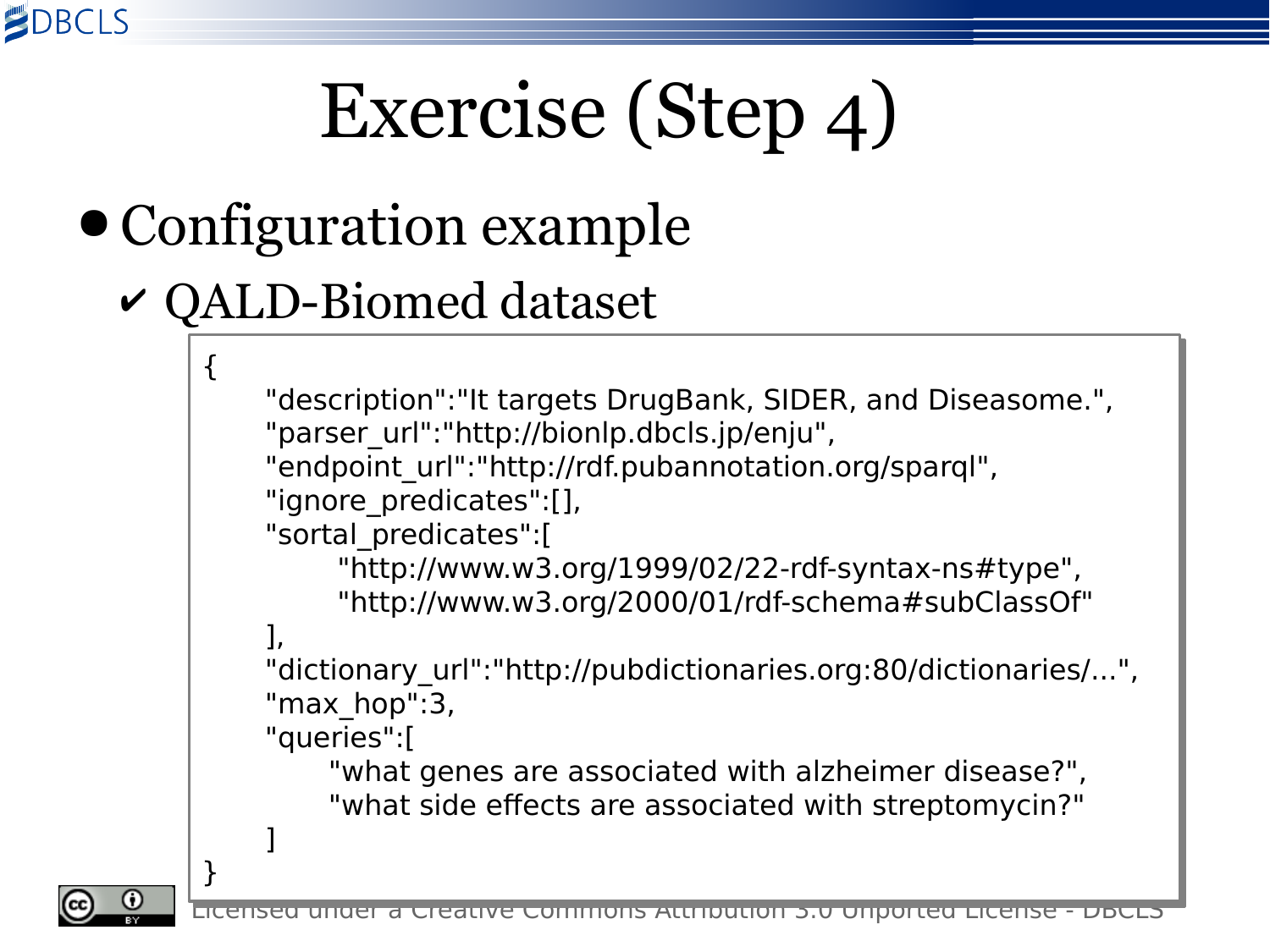

### Exercise (Step 5)

#### 5) To put the JSON file somewhere visible from the net, and specify it

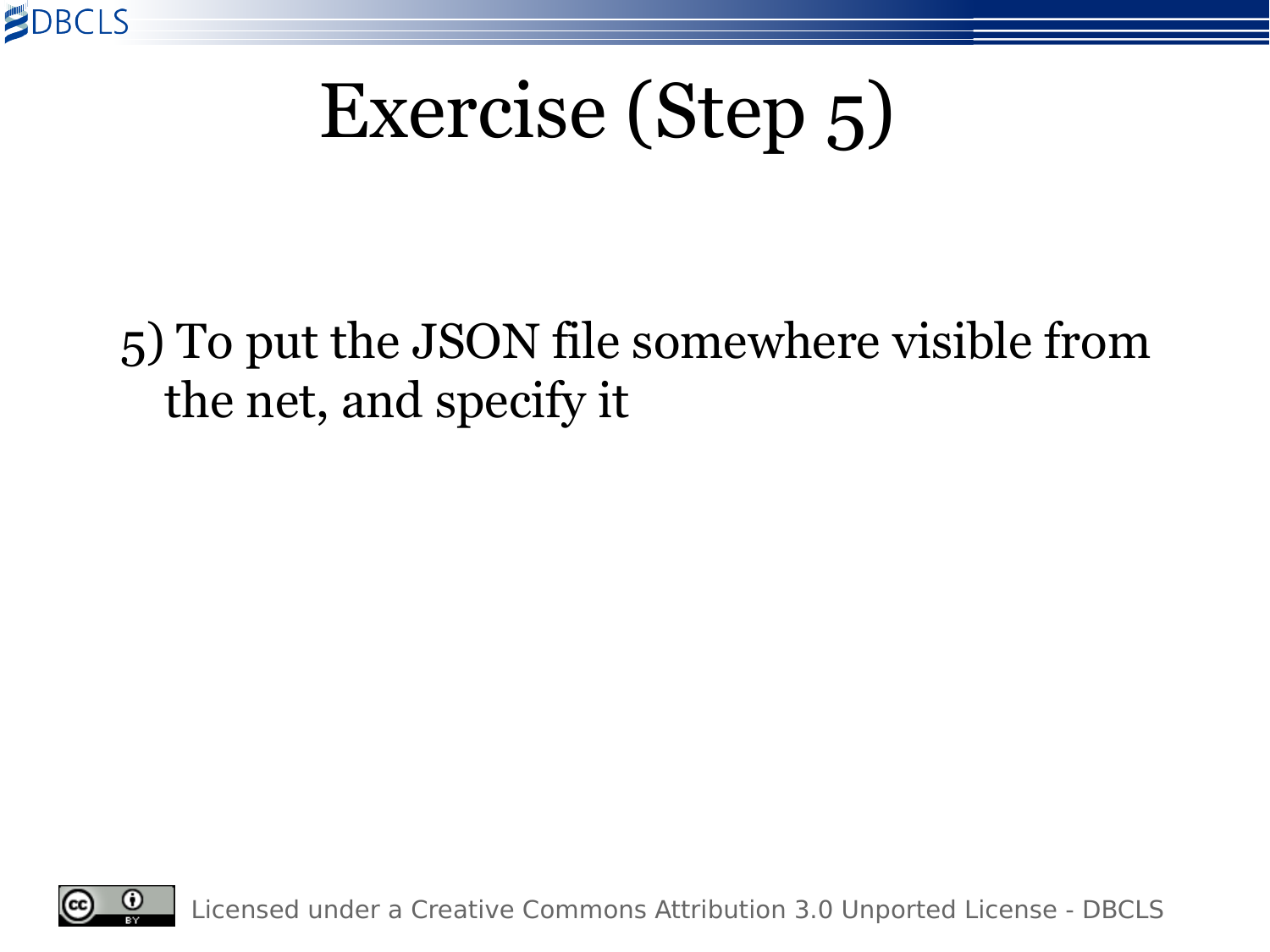

## Exercise (further improvement)

- Refine the dictionary
	- $\vee$  Use multiple dictionaries.

#### **1. Select dictionaries**



#### ● Specify

- $\checkmark$  Ignore\_predicates
- ✔ Sortal\_predicates